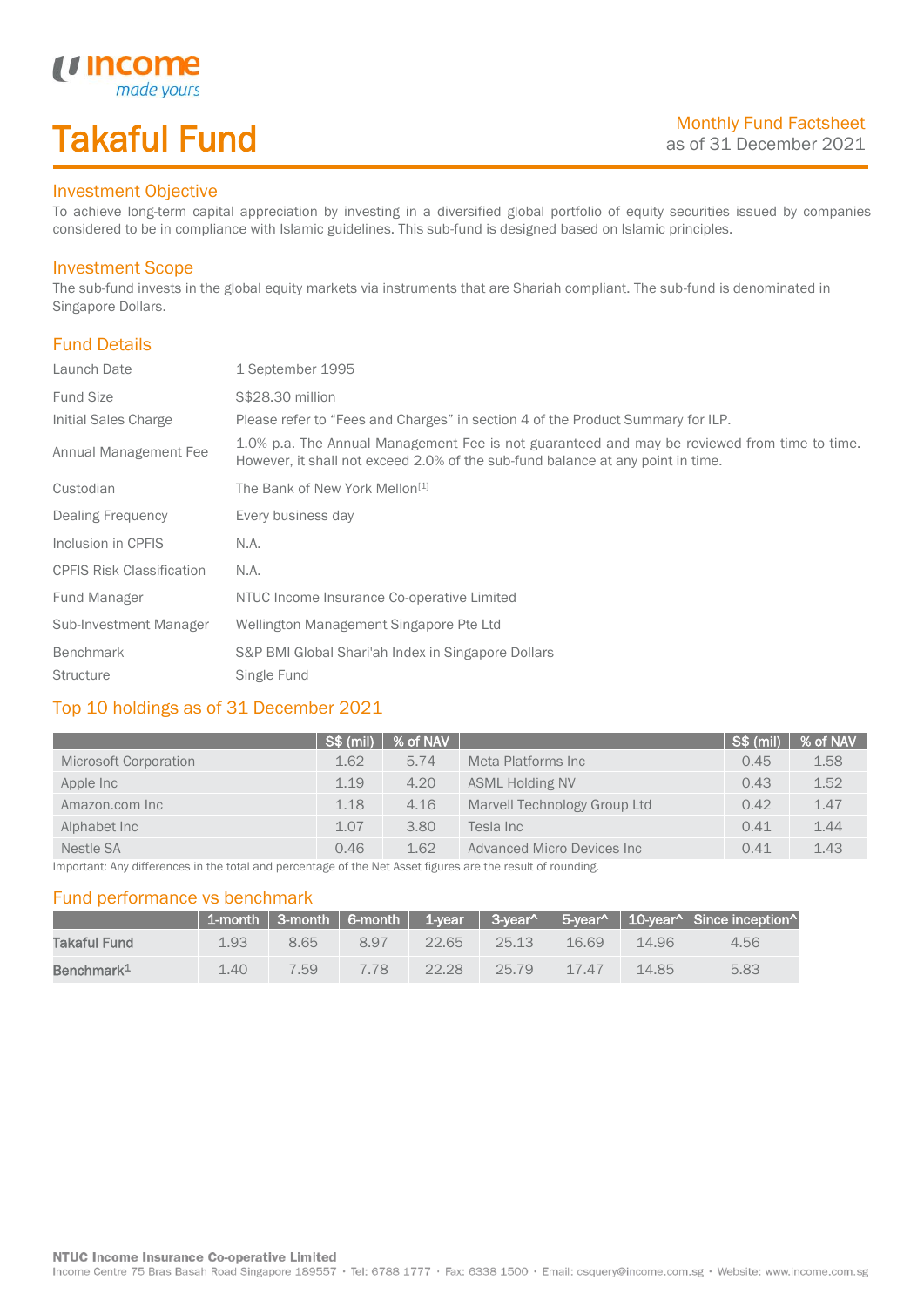# Takaful Fund

*<u>Income</u>*<br>made yours

I



The returns are calculated using bid-to-bid prices, in Singapore dollar terms, with dividends and distributions reinvested. ^Returns above one year are annualized. Past performance is not indicative of future performance. Fees & charges payable through deduction of premium or cancellation of units are excluded from this calculation.

#### <sup>1</sup> Note to our Policyholders on Revision of Benchmark Return:

Effective from 1 April 2011, dividend reinvested has been included in the returns of the Benchmark to achieve a better comparison of the Fund performance against its Benchmark. The historical Benchmark returns for the period from 1 July 2010 to 31 March 2011 have therefore been revised.

#### **Volatility**

|                     | <b>Annual Volatility (%)</b> |
|---------------------|------------------------------|
| <b>Takaful Fund</b> | 13.78                        |

Calculated using bid-bid prices in Singapore Dollar terms, with dividends and distribution reinvested.

**NTUC Income Insurance Co-operative Limited** 

Income Centre 75 Bras Basah Road Singapore 189557 · Tel: 6788 1777 · Fax: 6338 1500 · Email: csquery@income.com.sg · Website: www.income.com.sg